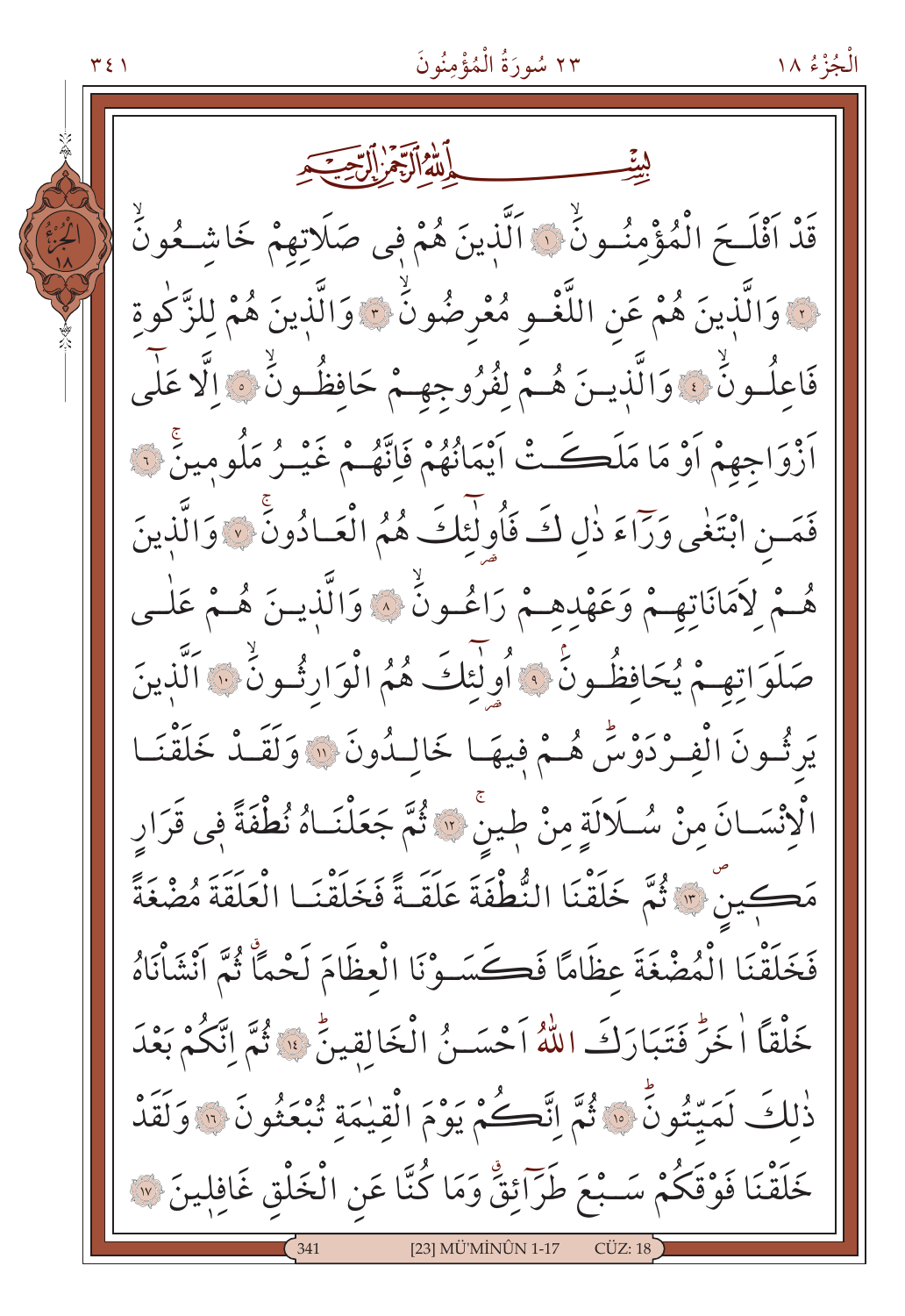# ٢٣ سُورَةُ الْمُؤْمِنُونَ

وَانْزَلْنَـامِنَ السَّـمَّاءِمَآءً بِقَدَرِ فَاَسْـكَنَّاهُ فِـى الْأَرْضُ وَإِنَّا عَلٰی ذَهَاب به لَقَادِرُونَ ۚ « فَأَنْشَأْنَا لَڪُمْ به جَنَّاتٍ مِنْ نَخِيل وَاَعْنَابُ لَكُمْ فِيهَا فَوَاكِهُ كَثِيرَةٌ وَمِنْهَا تَأْكُلُونَ ۚ وَشَجَرَةً تَخْرُجُ مِنْ طُورِ سَيْنَاءَ تَنْبُتُ بِاللَّهْنِ وَصِبْغِ لِلْاَكِلِينَ ۞ وَإِنَّ لَكُمْ فِي الْأَنْعَامِ لَعِبْرَةً نُسْتِيكُمْ مِمَّا فِي بُطُونِهَا وَلَكُمْ فِيهَا مَنَافِعُ كَثِيرَةٌ وَمِنْهَا تَأْكُلُونُ ۚ وَعَلَيْهَا وَعَلَى الْفُلْك تُحْمَلُونَ \* وَلَقَدْ أَرْسَلْنَا نُوحًا إِلَٰى قَوْمِهِ فَقَالَ يَا قَوْمِ اعْبُدُوا اللَّهَ مَا لَكُمْ مِنْ إِلٰهٍ غَيْرُهُ افَلَا تَتَّقُونَ \* فَقَالَ الْمَلَؤُا الَّذِينَ كَفَرُوا مِنْ قَوْمِهِ مَا هٰذٓٓا إِلَّا بَشَـرٌ مِثْلُكُمْ يُرِيدُ اَنْ يَتَفَصَّلَ عَلَيْكُمّْ وَلَوْ شَاءَ اللَّهُ لَأَنْزَلَ مَلْئِكَةً مَا سَمِعْنَا بِهٰذَا فِي اٰبَآئِنَا الْاَوَّلِيتُنَّ \* إِنَّ هُوَ اِلَّا رَجُلٌ بِهِ جِنَّـةٌ فَتَرَبَّصُوا بِهِ حَتَّى جِينِ نَّ قَالَ رَبِّ انْصُرْنِي بِمَا كَذَّبُونِ ۞ فَأَوْحَيْنَا إِلَيْهِ أَنِ اصْنَعِ الْفُلْكَ بِاَعْيُنِنَا وَوَحْيِنَا فَإِذَا جَاءَ اَمْرُنَا وَفَارَ التَّنُّورُ فَاسْلُكْ فِيهَا مِنْ كُلِّ زَوْجَيْنِ اثْنَيْنِ وَاَهْلَكَ اِلَّامَنْ سَبَقَ عَلَيْهِ الْقَوْلُ مِنْهُمْ وَلَا تُخَاطِبْنِي فِي الَّذِينَ ظَلَمُواْ اِنَّهُمْ مُغْرَقُونَ ۞ [23] MÜ'MİNÛN 18-27 ل<br>فَإِذَا اسْتَوَ بِّتَ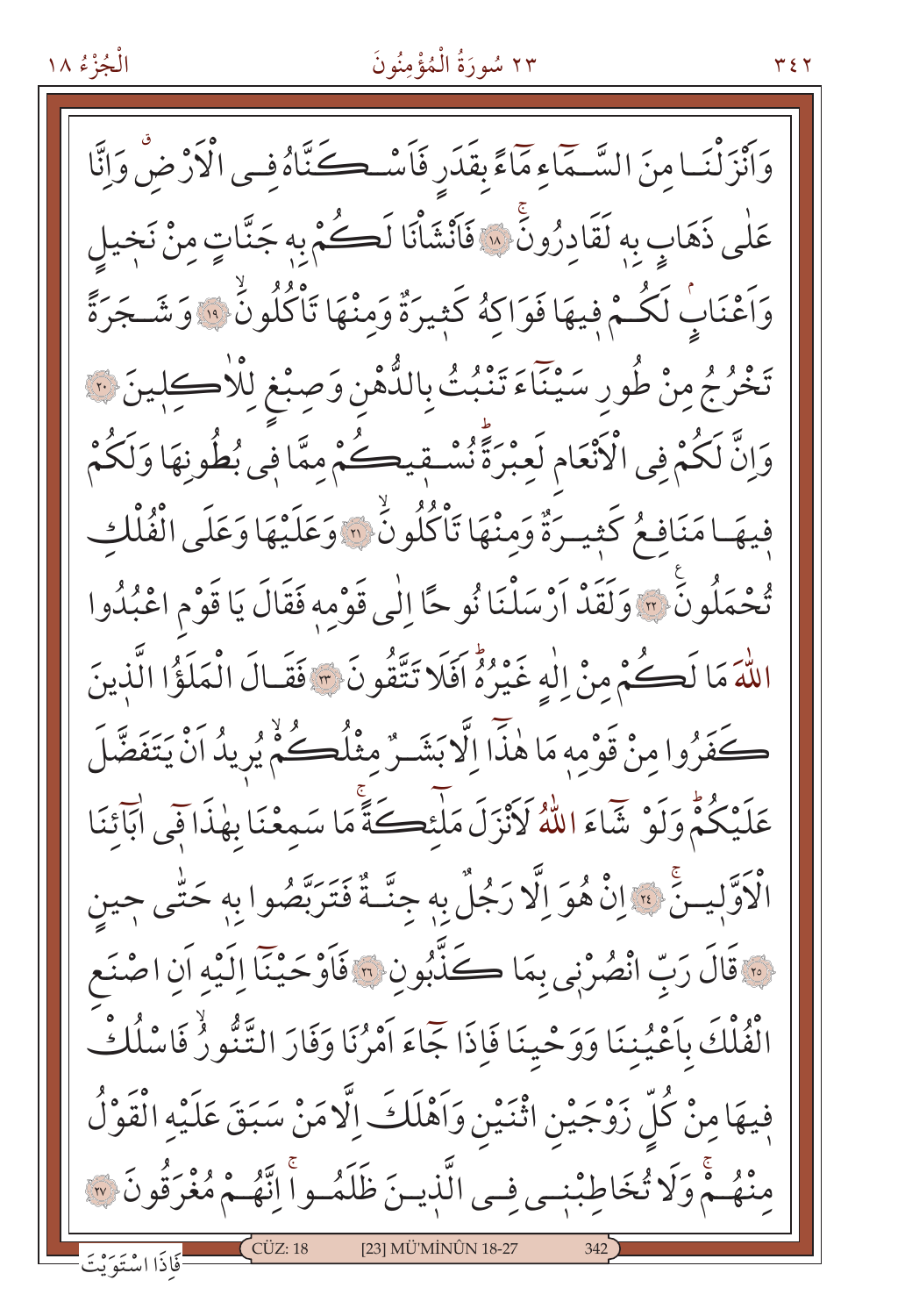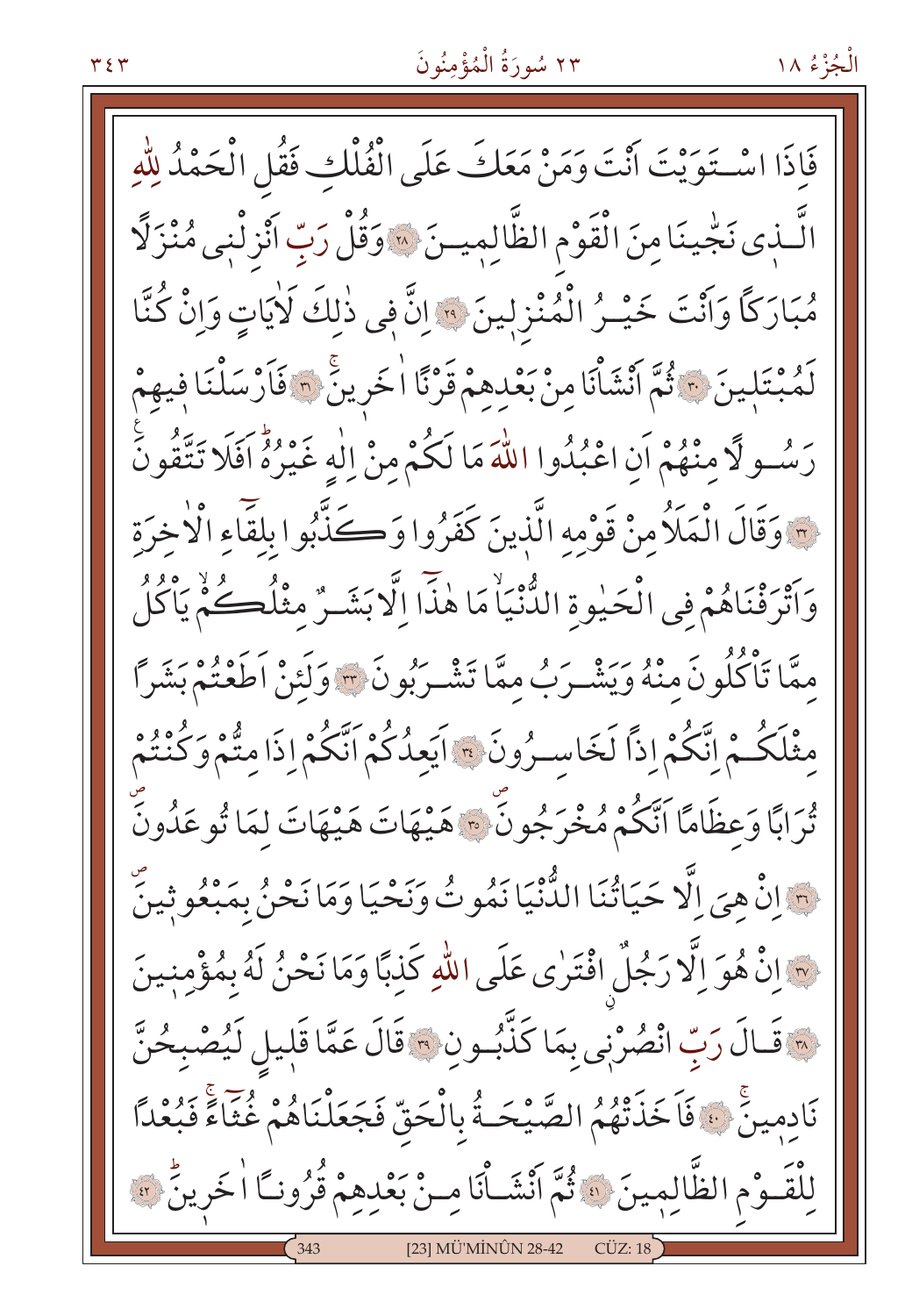# ٢٣ سُورَةُ الْمُؤْمِنُونَ

مَا تَسْبِقُ مِنْ اُمَّةِ اَجَلَهَا وَمَا يَسْتَأْخِرُونَ \* فُمَّ اَرْسَلْنَا رُسُلَنَا تَتْرَاْ كُلَّمَا جَاءَ أُمَّةً رَسُـولُهَا ڪَذَّبُوهُ فَأَتْبَعْنَـا بَعْضَهُمْ بَعْضًا وَجَعَلْنَاهُمْ اَحَادِيتْ فَبُعْدًا لِقَوْمِ لَا يُؤْمِنُونَ ﴾ ثُمَّ اَرْسَـلْنَا مُوسْمِي وَاَخَاهُ هٰرُونَ بِاٰيَاتِنَا وَسُلْطَانٍ مُبِيسٌ ﴾ [الٰي فِرْعَوْنَ وَمَلَائِهِ فَاسْتَكْبَرُوا وَكَانُوا قَوْمًا عَالينَّ ۞ فَقَالُوا أَنُؤْمِنُ لْبَشْـرَيْنِ مِثْلُنَا وَقَوْمُهُمَا لَنَا عَابِدُونَ ۞ فَكَذَّبُوهُمَا فَكَانُوا مِنَ الْمُهْلَكِينَ ۞ وَلَقَدْ اٰتَيْنَا مُوسَى الْكِتَابَ لَعَلَّهُمْ يَهْتَدُونَ وَ» وَجَعَلْنَــا ابْنَ مَرْيَمَ وَامَّهُ أَيَـةً وَأُوِينَاهُمَّا إِلَٰى رَبْوَةِ ذَاتٍ قَرَارٍ وَمَعِينَ ۞ يَاۤ اَيُّهَا الرُّسُلُ كُلُوامِنَ الطَّيِّبَاتِ وَاعْمَلُوا صَالِحًاۖ إِنِّي بِمَا تَعْمَلُونَ عَلِيمٌ ۞ وَإِنَّ هٰذِ ۖ أُمَّتُكُمْ أُمَّةً وَاحِدَةً وَأَنَا رَبُّكُمْ فَاتَّقُونِ ۞ فَتَقَطَّعُوا آمْرَهُمْ بَيْنَهُمْ زُبُراً كُلَّ حِزْبٍ بِمَا لَدَيْهِمْ فَرِحُونَ ۞ فَذَرْهُمْ فِي غَمْرَتِهِمْ حَتَّى جِينٍ ۞ اَيَحْسَبُونَ اَنَّمَا نُمِدُّهُمْ فَ مِنْ مَالٍ وَبَنِينٌ ﴾ نُسَارٍ عُ لَهُمْ فِي الْخَيْرَاتِ بَلْ لَا يَشْعُرُونَ ۞ إِنَّ الَّذِينَ هُمْ مِنْ خَشْيَةِ رَبِّهِمْ مُشْفِقُونَ ۞ وَالَّذِينَ هُمْ بِاٰيَاتٍ رَبِّهِمْ يُؤْمِنُونَٰ ﴾ وَالَّذِينَ هُمْ بِرَبِّهِمْ لَا يُشْـرِكُونَٰ ﴾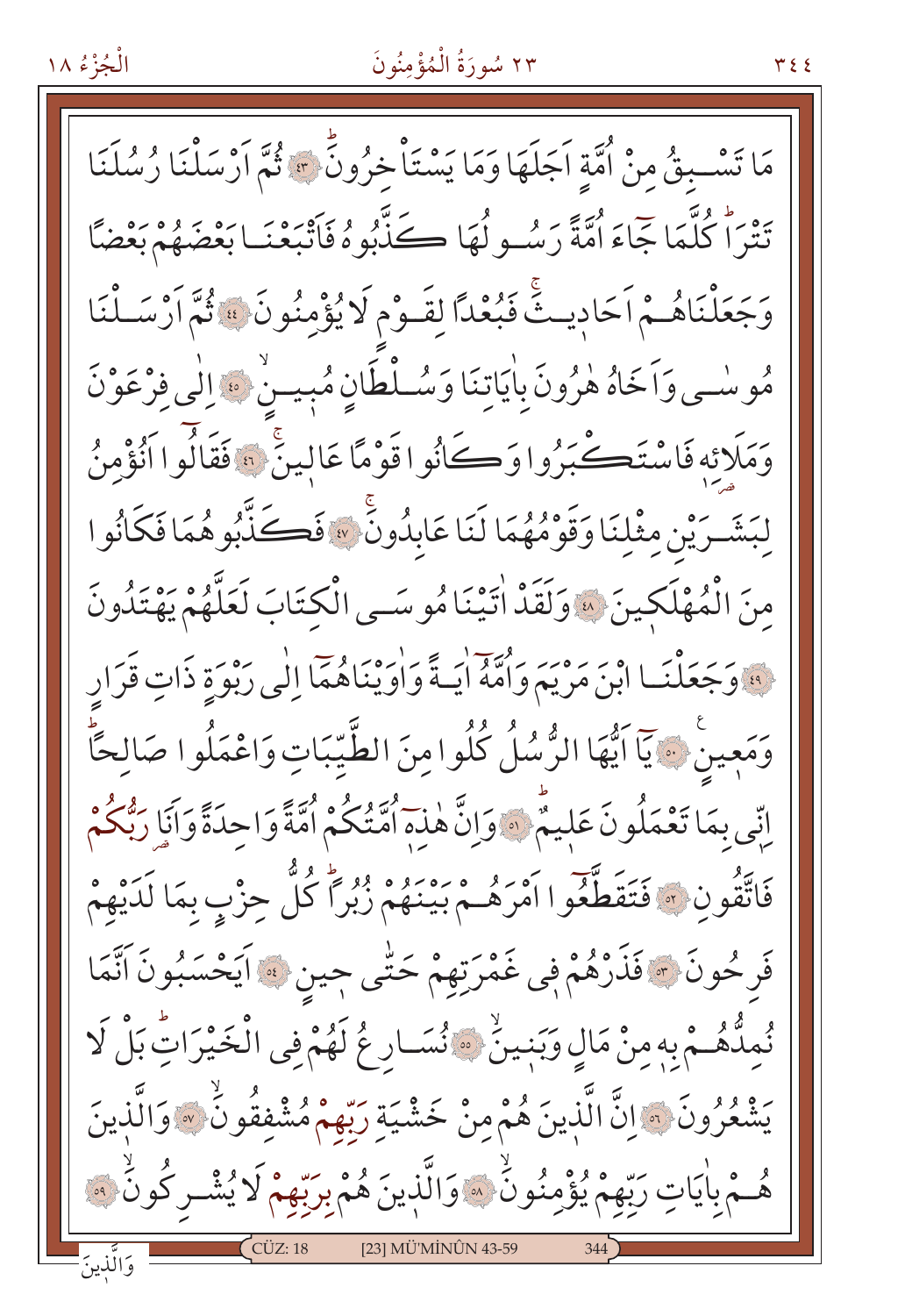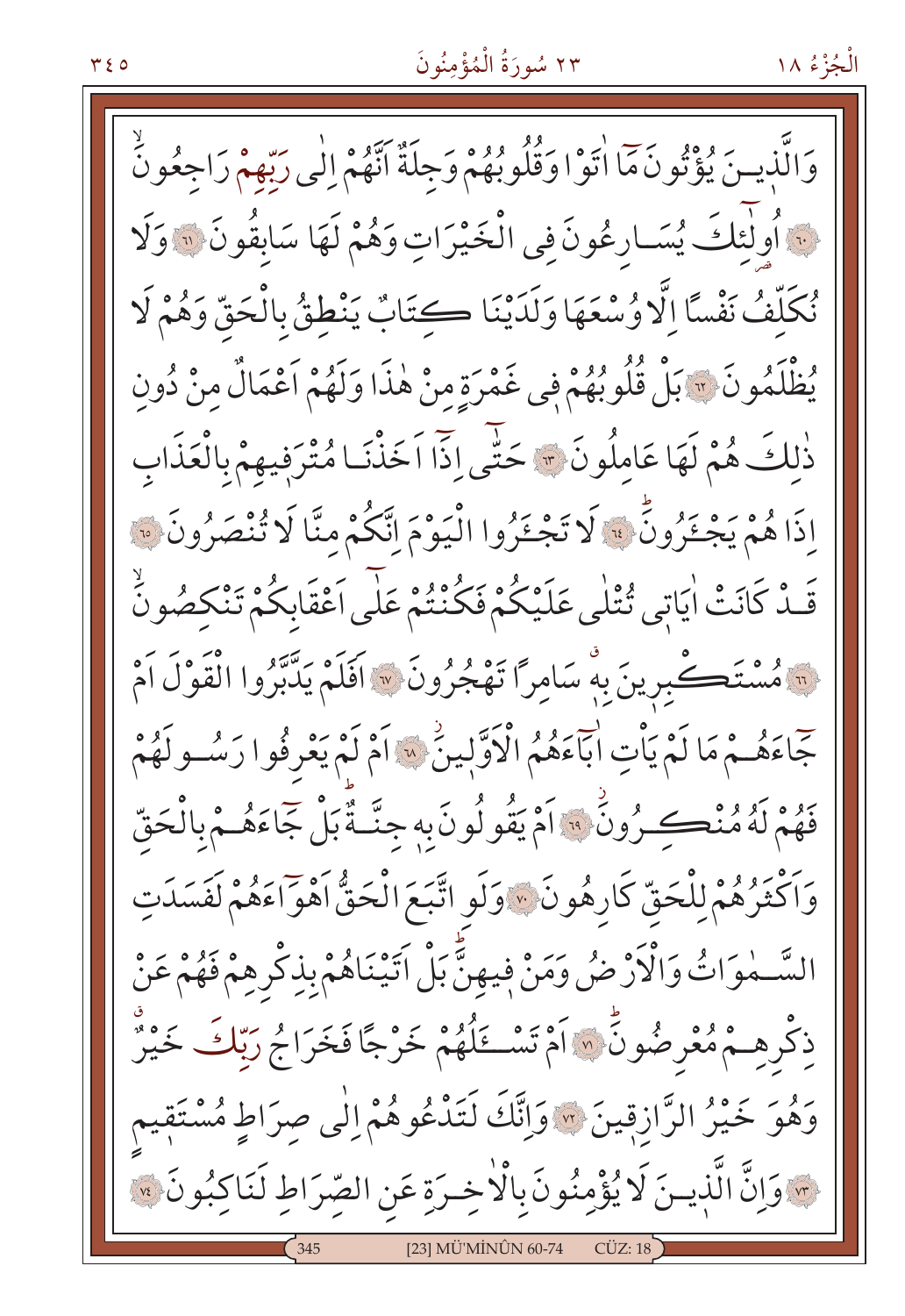# ٢٣ سُورَةُ الْمُؤْمِنُونَ

وَلَوْ رَحِمْنَاهُمْ وَكَشَفْنَا مَا بِهِمْ مِنْ ضُرِّ لَلَجُّوا فِي طُغْيَانِهِمْ يَعْمَهُونَ ۞ وَلَقَدْ اَخَذْنَاهُمْ بِالْعَذَابِ فَمَا اسْتَكَانُوا لِرَبِّهِمْ وَمَا يَتَضَرَّعُونَ ۞ حَتَّى إِذَا فَتَحْنَـا عَلَيْهِمْ بَابًا ذَا عَذَابٍ شَّـدِيدِ إِذَا هُمْ فِيهِ مُبْلِسُـونَ ۞ وَهُوَ الَّذِّي أَنْشَـاً لَكُمُ السَّـمْعَ وَالْأَبْصَارَ وَالْأَفْـئدَةُّ قَليلًا مَا تَشْـكُرُونَ ۞ وَهُوَ الَّـذِي ذَرَاكُمْ فِي الْأَرْضِ وَاِلَيْهِ تُحْشَـرُونَ ۞ وَهُوَ الَّذِي يُحْيِـى وَيُمِيتُ وَلَـهُ اخْتِلَافُ الَّيْلِ وَالنَّهَارُ افَلَلا تَعْقِلُونَ .<br>\* بَمِلْ قَالُوا مِثْلَ مَا قَالَ الْأَوَّلُونَ \* قَالُوا ءَاِذَا متْنَا وَكُنَّا تُرَابِّ وَعِظَامًا ءَاِنَّا لَمَبْعُوثُونَ \* لَقَدْ وُعِدْنَا نَحْنُ وَأَبَاؤُنَا هٰـذَا مـنْ قَبْلُ اِنْ هٰـذَا اِلَّا اَسَـاطِيرُ الْأَوَّلِينَ \* قُـلْ لِمَن الْأَرْضُ وَمَنْ فِيهَا إِنْ كُنْتُمْ تَعْلَمُونَ » سَــَقُولُونَ لِلْهِ قُلْ افَلَا تَذَكَّرُونَ ۞ قُلْ مَنْ رَبُّ السَّمٰوَاتِ السَّبْعِ وَرَبُّ الْعَــرْشِ الْعَظِيمِ ۞ سَــيَقُولُونَ لِلّهِ قُلْ آفَـلَا تَتَّقُونَ ۞ قُلْ مَنْ بِيَدِهِ مَلَكُوتُ كُلِّ شَــْيْءٍ وَهُوَ يُجِيرُ وَلَا يُجَارُ عَلَيْهِ اِنْ كُنْتُمْ تَعْلَمُونَ ۞ سَــَيْقُولُونَ لِلْهِ قُلْ فَاتَّى تُسْـحَرُونَ ۞

[23] MÜ'MİNÛN 75-89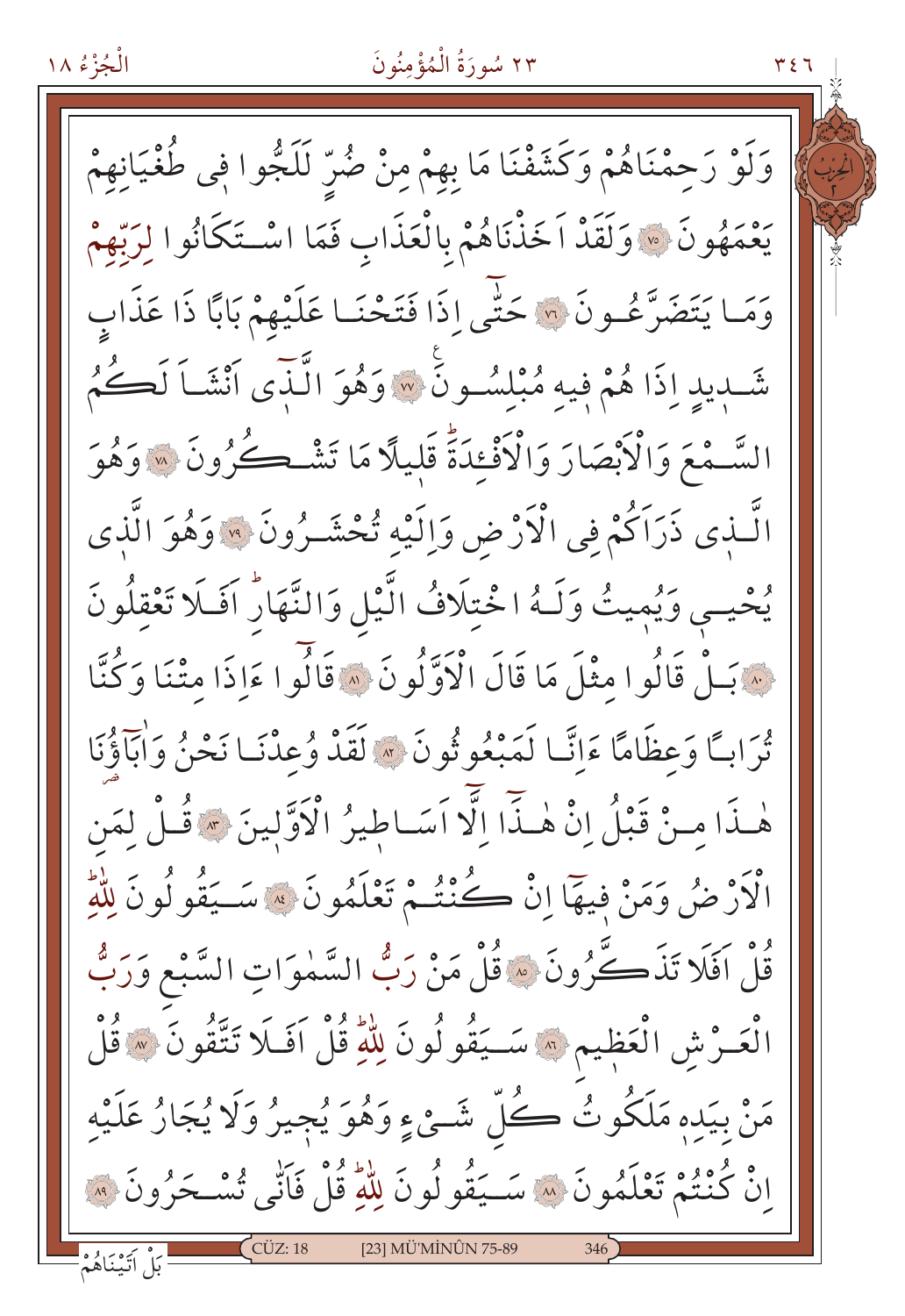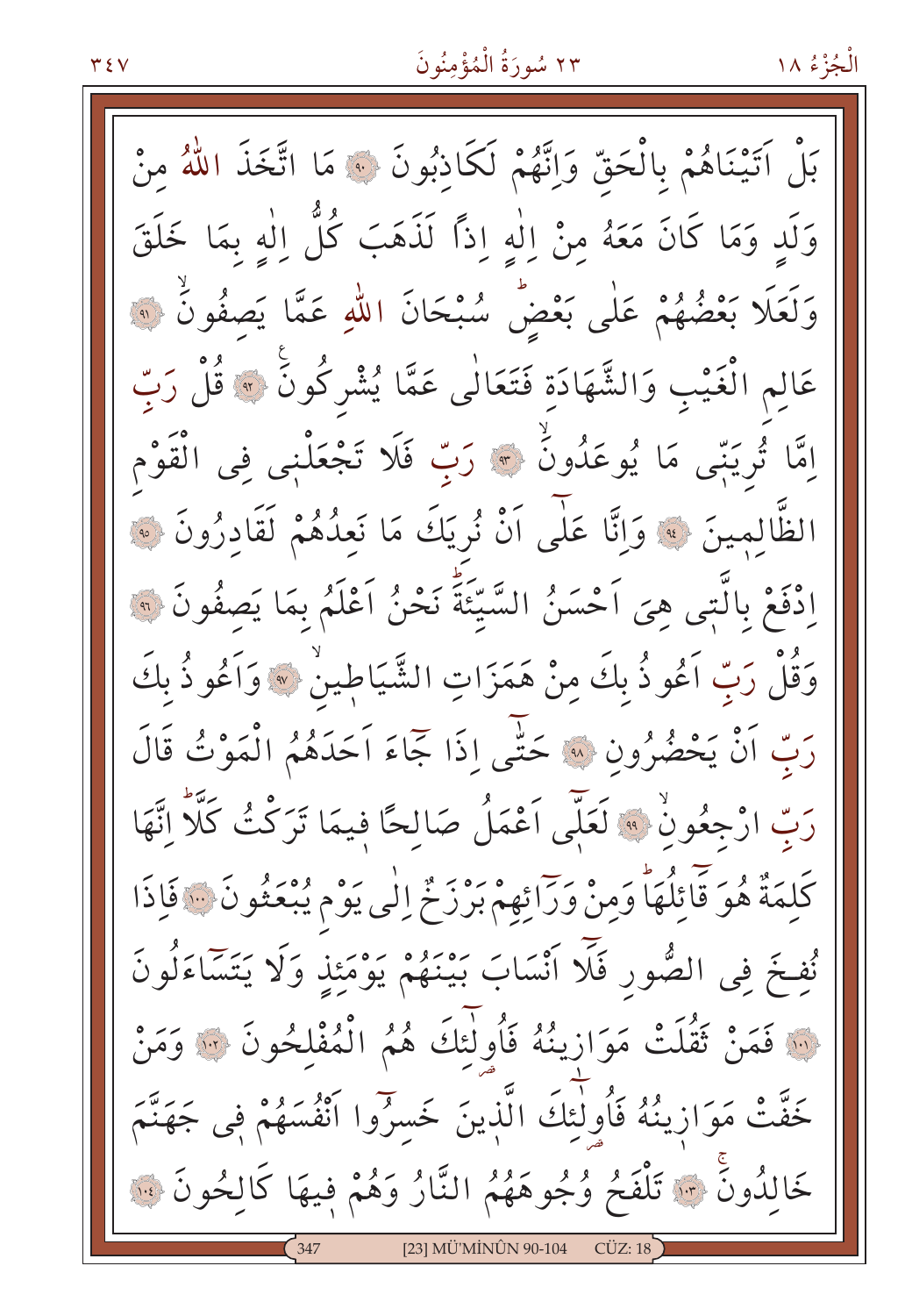# ٢٣ سُورَةُ الْمُؤْمِنُونَ

اَلَمْ تَكُنْ اٰيَاتِي ثُتْلَى عَلَيْڪُمْ فَكُنْتُمْ بِهَـا ثُكَذَّبُونَ ۚ ۚ قَالُوا رَبَّنَا غَلَبَتْ عَلَيْنَا شِغْوَتُنَا وَكُنَّا قَوْماً ضَالِّينَ ﴿ وَبَّنَّا اَخْرِجْنَـا مِنْهَـا فَإِنْ عُدْنَا فَإِنَّـا ظَالِمُونَ \* قَالَ اخْسَـؤُا فِيهَا وَلَا تُكَلِّمُونِ ۞ إِنَّهُ كَانَ فَرِيقٌ مِنْ عِبَادِي يَقُولُونَ رَبَّـنَا اٰمَنَّا فَاغْفِرْ لَنَا وَارْحَمْنَا وَأَنْتَ خَيْرُ الرَّاحِمِينَ ۚ ۚ فَاتَّخَذْتُمُوهُمْ سخْرِيًّا حَتَّى اَنْسَوْكُمْ ذِكْرِي وَكُنْتُمْ مِنْهُمْ تَضْحَكُونَ ۞ اِنِّي جَزَيْتُهُمُ الْيَوْمَ بِمَا صَبَـرُواْ أَنَّهُمْ هُـمُ الْفَأْئِزُونَ ۚ قَالَ كَمْ لَبِثْتُمْ فِي الْأَرْضِ عَدَدَ سِنبِينَ \* قَالُوا لَبِثْنَا يَوْمًا أَوْ بَعْـصَ يَـوْم فَسْـعَلِ الْعَادِّينَ \*"قَالَ إِنْ لَبِئْتُـمْ إِلَّا قَليلًا لَوْ أَتَّكُمْ كُنْتُمْ تَعْلَمُونَ ۚ إِلَّا أَفَحَسَبْتُمْ أَنَّمَا خَلَقْنَاكُمْ عَبَثًا وَاَنَّكُمْ إِلَيْنَا لَا تُرْجَعُونَ ۚ إِلَّا فَتَعَالَى اللَّهُ الْمَلكُ الْحَقُّ لَا الْهَ اِلَّا هُوَّ رَبُّ الْعَرْشِ الْكَرِيمِ ۚ وَمَنْ يَدْعُ مَعَ اللَّهِ اِلْهَا اٰ خَرِّ لَا بُرْهَانَ لَهُ بِهِ فَإِنَّمَا حِسَابُهُ عِنْدَ رَبَّهُ إِنَّهُ لَا يُفْلِحُ الْكَافِرُونَ مِنَّا وَقُـلْ رَبِّ اغْفِـرْ وَارْحَـمْ وَأَنْـتَ خَيْـرُ الرَّاحِمِيـنَ سَنَّ سُورَةُ النُّورِ لِمَاتَّهَا ٦٤ مَلَىٰتَةٌ  $CÜZ:18$ [23] MÜ'MİNÛN 105-118 بِسْمِ اللهِ <mark>"</mark>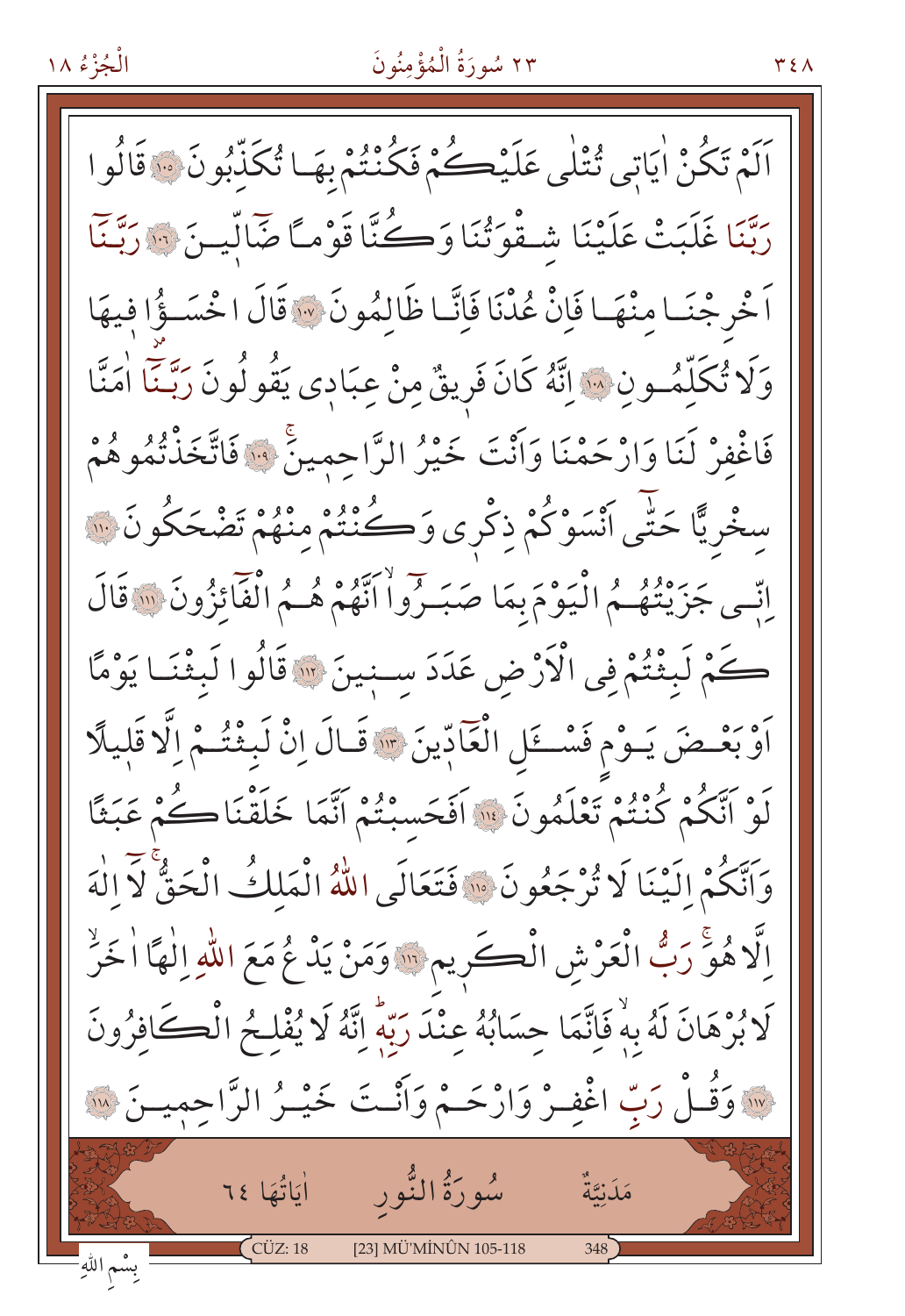سُورَةٌ أَنْزَلْنَاهَا وَفَرَضْنَاهَا وَأَنْزَلْنَا فِيهَا اٰيَاتٍ بَيّنَاتٍ لَعَلَّكُمْ تَذَكَّرُونَ ۞ اَلزَّانِيَةُ وَالزَّانِي فَاجْلِدُوا كُلَّ وَاحِدٍ مِنْهُمَا مِائَةَ جَلْدَةٌ وَلَا تَأْخُذْكُمْ بِهِمَا رَافَةٌ فِي دِينِ اللّهِ إِنْ كُنْتُمْ تُؤْمِنُونَ بِاللّهِ وَالْيَوْمِ الْاخرَوَلْيَشْهَدْعَذَابَهُمَا طَائِفَةٌمِنَ الْمُؤْمِنِينَ ﴾ الزَّانِي لَايَنْكِحُ اِلَّا زَانِيَةً أَوْ مُشْرِكَةً وَالزَّانِيَةُ لَا يَنْكِحُهَمَا اِلَّا زَانِ أَوْ مُشْرِكٌ وَحُرِّمَ ذٰلِكَ عَلَى الْمُؤْمِنِينَ \* وَالَّذِينَ يَرْمُونَ الْمُحْصَنَاتِ ثُمَّ لَمْ يَأْتُوا بِأَرْبَعَةِ شُهَدَاءَفَاجْلِلُوهُمْ ثَمَانِينَ جَلْدَةًوَلَا تَقْبَلُوالَهُمْ شَهَادَةً آبَداً وَأُولَٰئِكَ هُمُ الْفَاسِقُونَّ ۚ وَالَّا الَّذِينَ تَابُوا مِنْ بَعْدِ ذٰلِكَ وَاَصْلَحُواْ فَـاِنَّ اللَّهَ غَفُورٌ رَحِيمٌ وَالَّذِينَ يَرْمُونَ أَزْوَاجَهُمْ وَلَمْ يَكُنْ لَهُمْ شُهَدَاءُ إِلَّا أَنْفُسُهُمْ فَشَهَادَةُ اَحَدِهِمْ أَرْبَعُ شَهَادَاتٍ بِاللَّهِ إِنَّهُ لَمِنَ الصَّادِقِينَ ﴾ وَالْخَامِسَةُ اَنَّ لَعْنَتَ اللّهِ عَلَيْهِ إِنْ كَانَ مِنَ الْكَاذِبِينَ لِهَ وَيَدْرَؤُا عَنْهَا الْعَذَابَ اَنْ تَشْهِدَ اَرْبَعَ شَهَادَاتٍ بِاللَّهِ اِنَّهُ لَمِنَ الْكَادِبِينُ ﴾ وَالْخَامِسَةَانَّ غَضَبَ اللّهِ عَلَيْهَآاِنْ كَانَمنَ الصَّادقِينَ نَّهُ وَلَـوْلَا فَضْلُ اللَّهِ عَلَيْكُمْ وَرَحْمَتُهُ وَانَّ اللَّهَ تَـوَّابٌ حَكِيمٌ ۚ ۚ [24] NÛR 1-10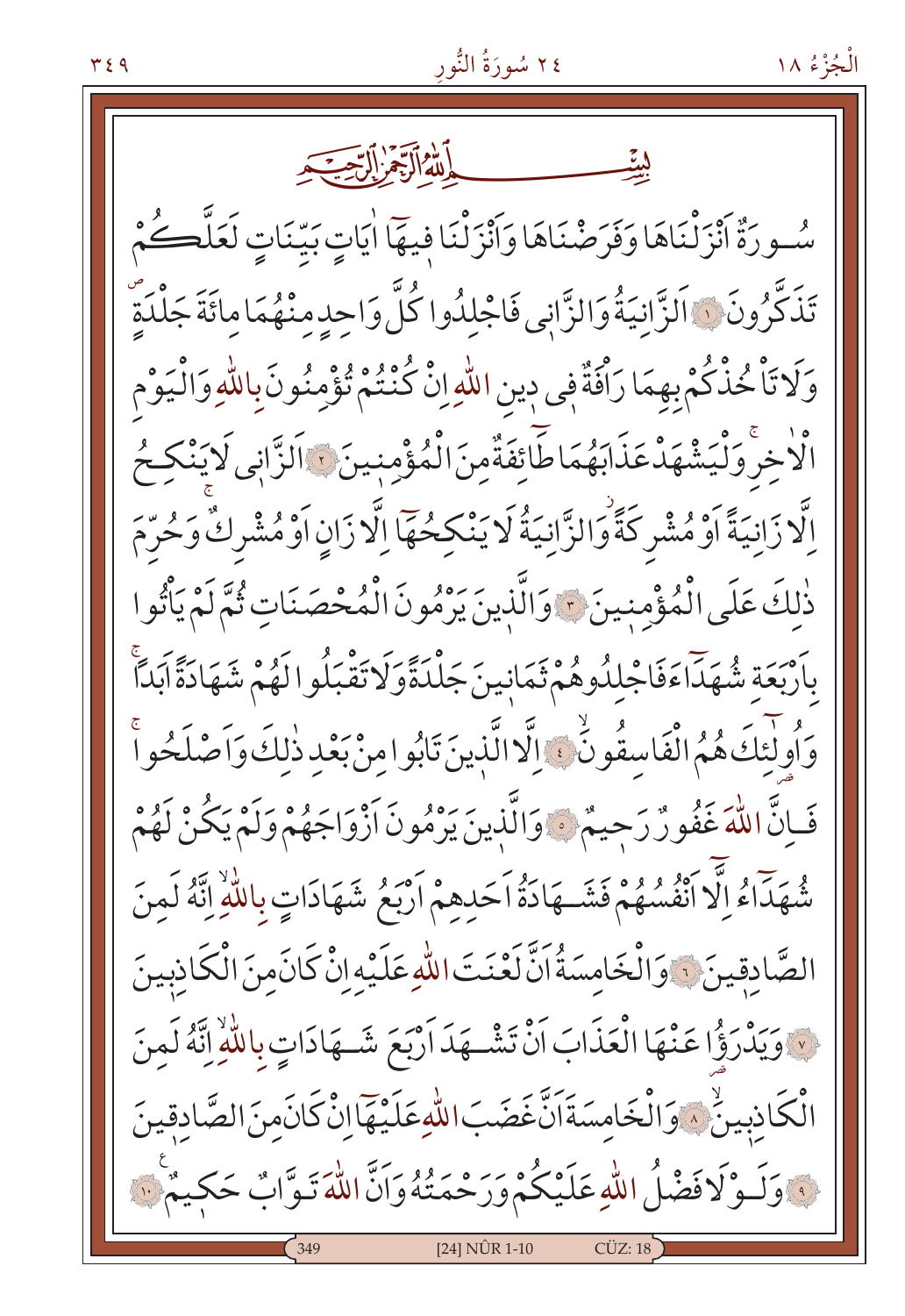إِنَّ الَّذِينَ جَمَاؤُ بِالْافْكِ عُصْبَةٌ مِنْكُمْ لَا تَحْسَـبُوهُ شَرًّا لَكُمْ بَلْ هُوَ خَيْرٌ لَكُمْ لِكُلِّ امْرِئِ مِنْهُمْ مَا اكْتَسَبَ مِنَ الْإِثْمُ وَالَّذِى تَوَلَّى كِبْرَهُ مِنْهُمْ لَهُ عَذَابٌ عَظِيمٌ " لَوْلَا إِذْ سَـمَعْنُمُوهُ ظَنَّ الْمُؤْمِنُونَ وَالْمُؤْمِنَاتُ بِاَنْفُسِـهِمْ خَيْرًاْ وَقَالُوا هٰذَا افْكُ مُبِينٌ ۞ لَوْلَاجَاؤُ عَلَيْهِ بِأَرْبَعَةِ شُهَدَاءً فَإِذْ لَمْ يَأْتُوا بِالشُّهَدَاء فَأُولٰئِكَ عِنْدَ اللَّهِ هُمُ الْكَادِبُونَ \* وَلَوْلَا فَضْلُ اللَّهِ عَلَيْكُمْ وَرَحْمَتُهُ فِي الدُّّنْيَا وَالْأَخِرَةِ لَمَسَّكُمْ فِي مَا افَضْتُمْ فِيهِ عَذَابٌ عَظِيمٌ ﴾ إِذْ تَلَقَّوْنَهُ بِٱلْسنَتِكُمْ وَتَقُولُونَ بِأَفْوَاهِكُمْ مَا لَيْسَ لَڪُمْ بِهِ عِلْمٌ وَتَحْسَبُونَهُ هَيّنَاً وَهُوَ عِنْدَ اللّهِ عَظِيمٌ ﴿ وَلَوْلَا إِذْ سَمِعْتُمُوهُ قُلْتُمْ مَا يَڪُونُ لَـنَا اَنْ نَتَكَلَّمَ بِهٰذَاْ سُبْحَانَكَ هٰذَا بُهْتَانٌ عَظِيمٌ ۚ يَعظُكُمُ اللَّهُ أَنْ تَعُو دُوا لِمِثْلِ آبَداً إِنْ كُنْتُـمْ مُؤْمِنِينَّ «وَيُبَيِّنُ اللّهُ لَكُمُ الْأَيَاتِ وَاللّهُ عَلِيمٌ حَكِيمٌ هِ إِنَّ الَّذِينَ يُحِبُّونَ اَنْ تَشْـيعَ الْفَاحِشَةُ فِي الَّذِينَ اٰمَنُوا لَهُمْ عَذَابٌ أَلِيمٌ في الدُّّنْيَا وَالْأَخِرَةَ وَاللَّهُ يَعْلَـمُ وَأَنْتُمْ لَا تَعْلَمُونَ لِنَّهُ وَلَوْلَا فَضْلُ اللَّهِ عَلَيْكُمْ وَرَحْمَتُهُ وَانَّ اللَّهَ رَؤُفٌ رَحِيمٌ لِنَّهَ [24] NÛR 11-20

۰ ه ۳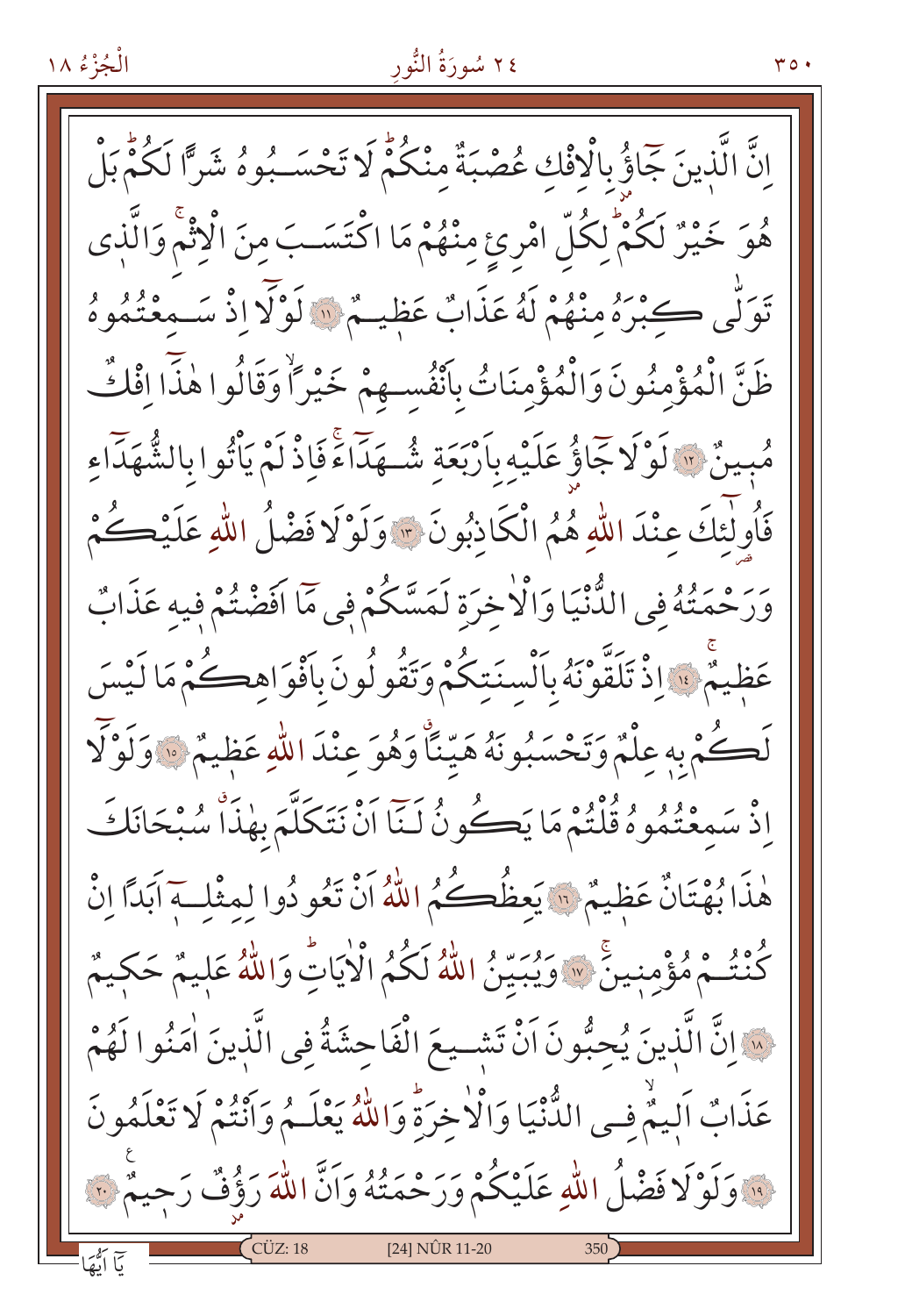٢٤ سُورَةُ النُّور الْجُزْءُ ١٨ يٓا أَيُّهَا الَّذينَ اٰمَنُوا لَا تَتَّبِعُوا خُطُوَاتِ الشَّـيْطَانُّ وَمَنْ يَتَّبِعْ خُطُوَاتِ الشَّيْطَانِ فَإِنَّهُ يَأْمُرُ بِالْفَحْشَاءِ وَالْمُنْكَرِ وَلَوْلَا فَضْلُ اللّٰهِ عَلَيْكُمْ وَرَحْمَتُهُ مَا زَكْـى مِنْكُمْ مِنْ اَحَدِ اَبَدَأْ وَلٰكِنَّ اللّٰهَ يُزَكِّي مَنْ يَشَاءُ وَاللَّهُ سَـمِيعٌ عَلِيمٌ ۞ وَلَا يَأْتَلِ أُوِلُوا الْفَضْلِ مِنْكُمْ وَالسَّعَةِ اَنْ يُؤْثُوا اُولِي الْقُرْبِي وَالْمَسَاكِينَ وَالْمُهَاجِرِينَ فِي سَـبِيلِ اللَّهِ وَلْيَعْفُوا وَلْيَصْفَحُـواً اَلَا تُحِبُّونَ اَنْ يَغْفرَ اللَّهُ لَكُمُّ وَاللَّهُ غَفُورٌ رَحِيهٌ، " إِنَّ الَّذِينَ يَرْمُـونَ الْمُحْصَنَاتِ الْغَافِلَاتِ الْمُؤْمِنَاتِ لُعِنُوا فِي الدُّنْيَـا وَالْاخِرَةَ وَلَهُمْ عَذَابٌ عَظِيمٌ \* يَوْمَ تَشْهَدُ عَلَيْهِمْ أَلْسَـنَتْهُمْ وَأَيْدِيهِمْ وَأَرْجُلُهُمْ بِمَا كَانُوا يَعْمَلُونَ ۚ وَيَوْمَئِذِ يُوَفِّيهِمُ اللَّهُ دِينَهُمُ الْحَقَّ وَيَعْلَمُونَ اَنَّ اللَّهَ هُوَ الْحَقُّ الْمُبِينُ ﴾ اَلْخَبِيثَاتُ لِلْخَبِيثِينَ وَالْخَبِيثُونَ لِلْخَبِيثَـاتِّ وَالطَّيِّبَـاتُ لِلطَّيِّبِيـنَ وَالطَّيِّبُـونَ لِلطَّيِّبَـاتِّ اُولٰئِكَ مُبَرَّؤُنَ مِمَّا يَقُولُونَّ لَهُمْ مَغْفِرَةٌ وَرِزْقٌ كَرِيمٌ ۚ لِمَّا يَآ اَيُّهَا الَّذِيــنَ اٰمَنُوا لَا تَدْخُلُوا بُيُو تًا غَيْرَ بُيُوتِكُمْ حَتَّى تَسْتَأْنِسُـوا وَتُسَلَّمُوا عَلَى آهْلهَا ذٰلكُمْ خَيْرٌ لَكُمْ لَعَلَّكُمْ تَذَكَّرُونَ ۞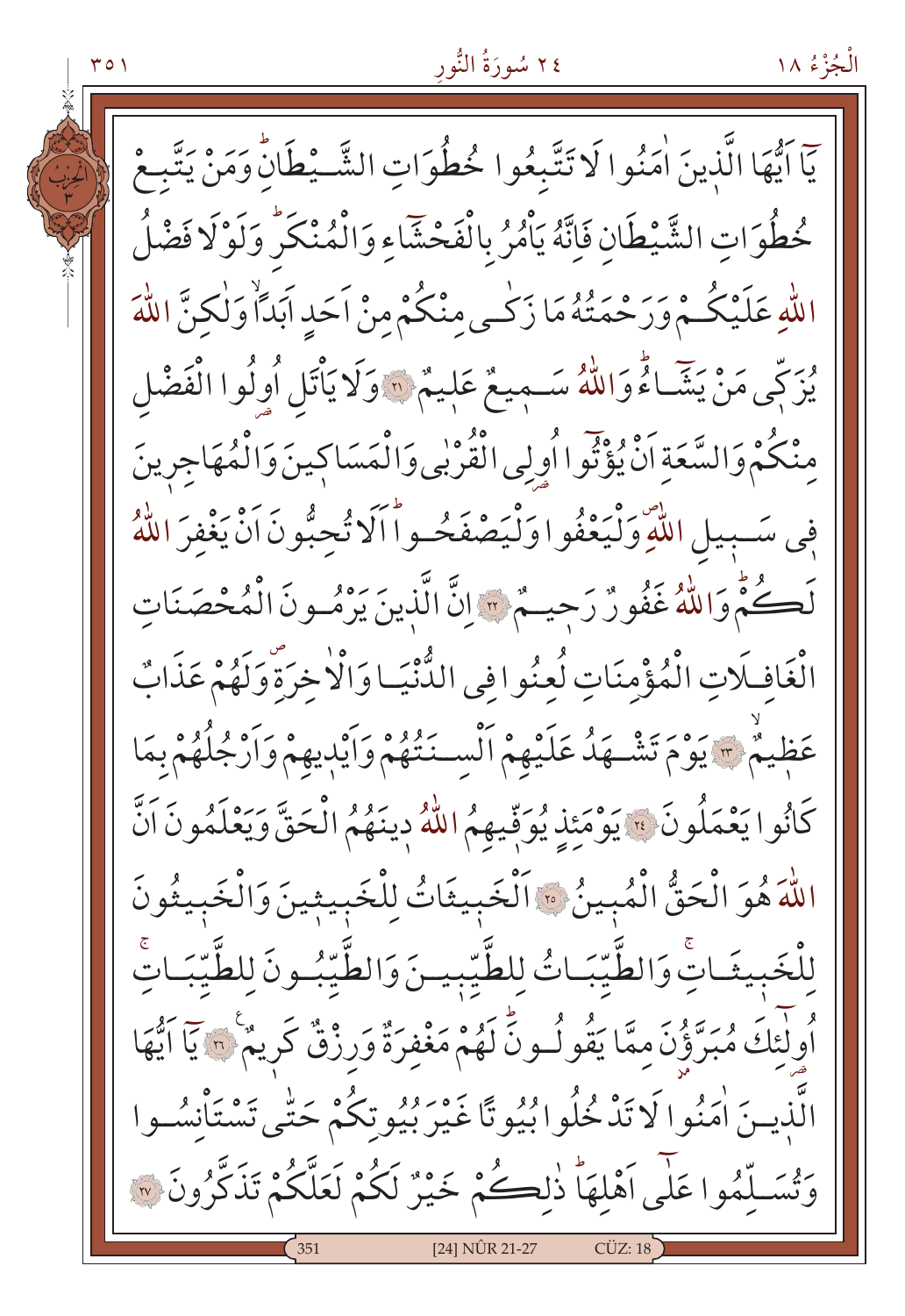#### ٢٤ سُورَةُ النُّور

فَـاِنْ لَمْ تَجِلُوا فِيهَا اَحَدًا فَلَا تَدْخُلُوهَا حَتّٰى يُؤْذَنَ لَكُمّْ وَإِنْ قِيلَ لَكُمُ ارْجِعُوا فَارْجِعُوا هُوَ اَزْكَے لَكُمٌّ وَاللَّهُ بِمَا تَعْمَلُونَ عَلِيمٌ \* لَيْسَ عَلَيْڪُمْ جُنَباحٌ أَنْ تَدْخُلُوا بُيُو تَا غَيْرَ مَسْڪُونَةِ فِيهَا مَتَا مٌ لَڪُمْ وَاللَّهُ يَعْلَمُ مَا تُبْدُونَ وَمَا تَكْتُمُونَ لِنَاقُلْ لِلْمُؤْمِنِينَ يَغُضُّوا مِنْ أَبْصَارِهِمْ وَيَحْفَظُوا فُرُوجَهُمّْ ذٰلكَ اَزْكُبِي لَهُمّْ إِنَّ اللَّهَ خَبِيسٌ بِمَا يَصْنَعُونَ نَ ۚ وَقُـلْ لِلْمُؤْمِنَـاتِ يَغْضُضْـنَ مِـنْ اَبْصَارِهِـنَّ وَيَحْفَظْـنَ فُرُوجَهُـنَّ وَلَا يُبْدِينَ زِينَتَهُـنَّ إِلَّا مَا ظَهَرَ مِنْهَـا وَلْيَضْرِبْنَ بِخُمُرِهِـنَّ عَلٰى جُيُوبِهِنَّ وَلَا يُبْدِينَ زِينَتَهُنَّ اِلَّا لِبُعُولَتِهِنَّ اَوْ اٰبَآئِهِـنَّ اَوْ اٰبَآءِ بُعُولَتِهِنَّ اَوْ ابْنَآئِهِنَّ اَوْ اَبْنَآءِ بُعُولَتِهِنَّ اَوْ اِ خُوَانِهِـنَّ أَوْ بَنِّي اِ خُوَانِهِنَّ أَوْ بَنِّي اَ خَوَاتِهِنَّ أَوْ نِسَّائِهِنَّ اَوْ مَا مَلَكَتْ أَيْمَانُهُـنَّ اَوِ التَّابِعِينَ غَيْرِ اُولِـي الْإِرْبَةِ مِنَ الرَّجَـالِ أَو الطِّفْلِ الَّذِينَ لَمْ يَظْهَرُوا عَلَٰى عَوْرَاتِ النِّسَّـاءِ وَلَا يَضْرِبْـنَ بِأَرْجُلِهِـنَّ لِيُعْلَـمَ مَـا يُخْفِيــنَ مِــنْ زِينَتِهِــنَّ وَتُوبُوا إِلَى اللَّهِ جَمِيعًا آيُّهَ الْمُؤْمِنُونَ لَعَلَّكُمْ تُفْلِحُونَ ٢ [24] NÛR 28-31

۲ ٥ ۲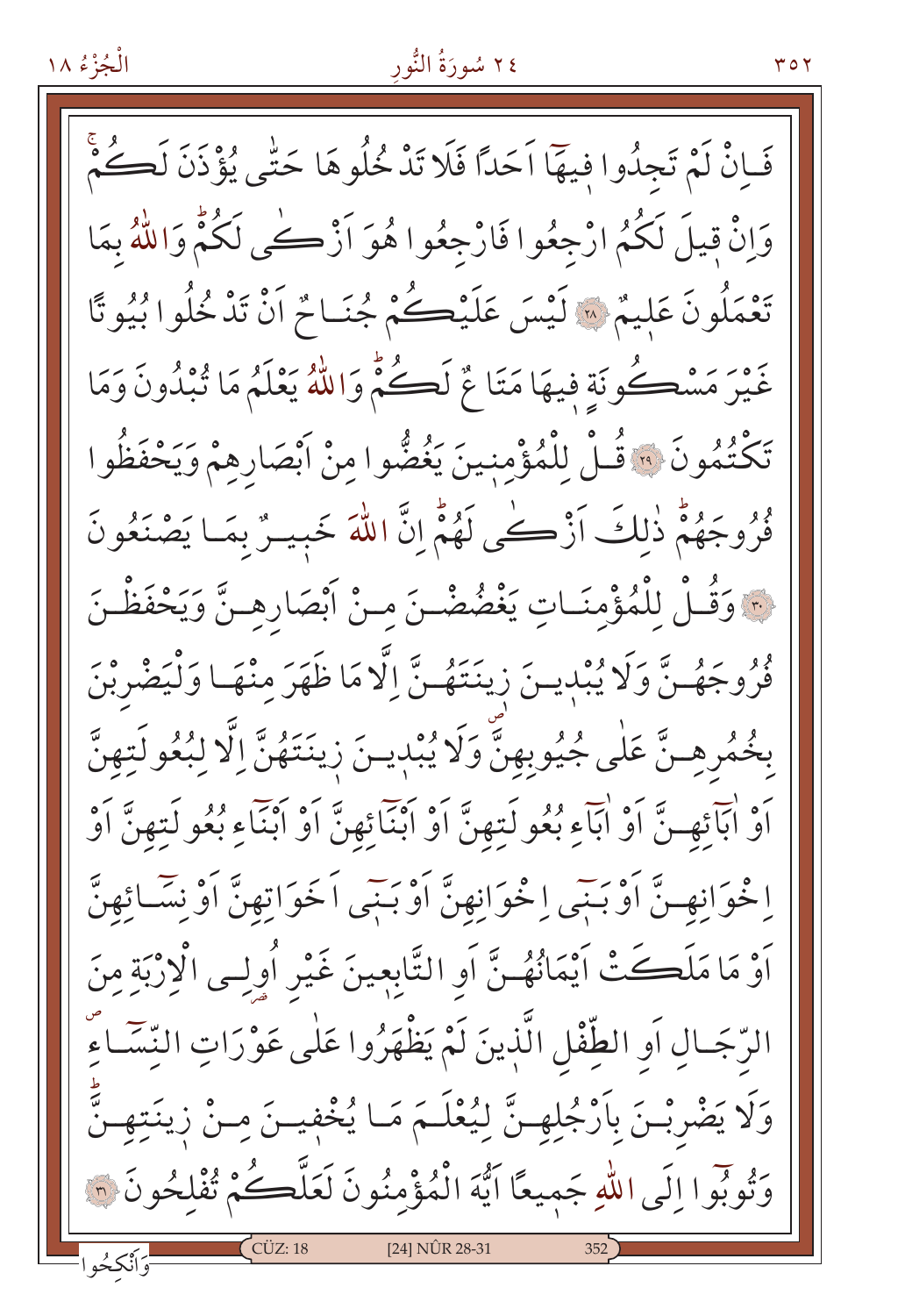وَأَنْكِحُوا الْأَيَامٰى مِنْكُمْ وَالصَّالِحِينَ منْ عِبَادِكُمْ وَإِمَّانَكُمْ إِنَّ يَكُونُهُوا فُقَيِّراءَ يُغْنِهِمُ اللَّهُ مِنْ فَضْلِهِ وَاللَّهُ وَاسِعٌ عَلِيهٌ ۞ وَلْيَسْتَعْفِف الَّذِينَ لَا يَجِدُونَ نِكَاحًا حَتَّى يُغْنِيَهُمُ اللَّهُ مِنْ فَضْلِهُ وَالَّذِينَ يَبْتَغُونَ الْكِتَابَ مِمَّا مَلَكَتْ أَيْمَانُكُمْ فَكَاتِبُوهُمْ إِنْ عَلِمْتُمْ فِيهِمْ خَيْـرًا وَاْتُوهُمْ مِنْ مَالِ اللّهِ الَّذَى اٰتِيكُمّْ وَلَا تُكْرِهُوافَتَيَاتِكُمْ عَلَى الْبِغَاءِإِنْْ أَرَدْنَ تَحَصُّنَّا لِتَبْتَغُوا عَرَضَ الْحَيْوِةِ الدُّنْيَاْ وَمَنْ يُكْرِهْهُنَّ فَإِنَّ اللَّهَ مِنْ بَعْدِ اِكْرَاهِهِنَّ غَفُورٌ رَحيهُمْ ﴾ وَلَقَدْ أَنْزَلْنَا إِلَيْكُمْ اٰيَاتٍ مُبَيّنَاتٍ وَمَثَلًا مِنَ الَّذِينَ خَلَوْا مِنْ قَبْلِكُمْ وَمَوْعِظَةً لِلْمُتَّقِينَ \* اَللّهُ نُورُ السَّمٰوَاتِ وَالْأَرْضِ مَثَلُ نُورِهِ كَمِشْكِوةٍ فِيهَا مِصْبَاحٌ اَلْمِصْبَاحُ فِي زُجَاجَةً اَلزُّجَاجَةُ كَانَّهَا كَوْكَبٌ دُرِّيٌّ يُوقَدُ مِنْ شَجَرَةِ مُبَارَكَةِ رَّيْتُونَةِ لَا شَرْقِيَّةِ وَلَا غَرْبِيَّةٌ يَكَادُ زَيْتُهَا يُضَىءُ وَلَوْ لَمْ تَمْسَسْهُ نَـارٌّ نُورٌ عَلٰى نُـورٌ يَهْدِى اللّهُ لِنُـورِهِ مَنْ يَشَّـاءُ وَيَضْرِبُ اللّهُ الْأَمْثَالَ لِلنَّاسِّ وَاللَّهُ بِكُلِّ شَـيْءٍ عَلِيمٌ ۞ فِي بُيُوتٍ اَذِنَ اللَّهُ اَنْ تُرْفَعَ وَيُذْكَرَ فِيهَا اسْمُهُ يُسَبِّحُ لَهُ فِيهَا بِالْغُدُوِّ وَالْأَصَالِ ۚ وَ [24] NÛR 32-36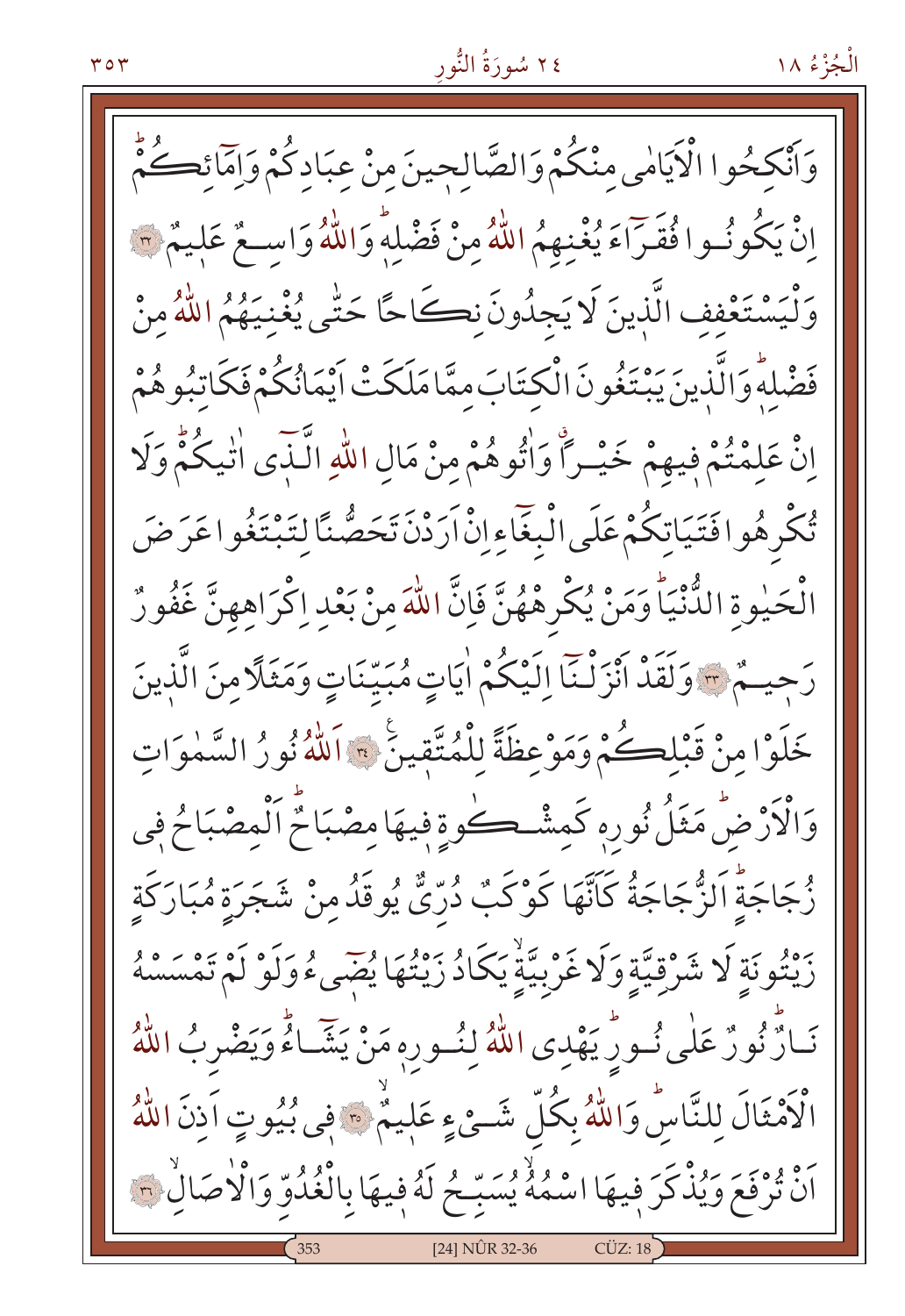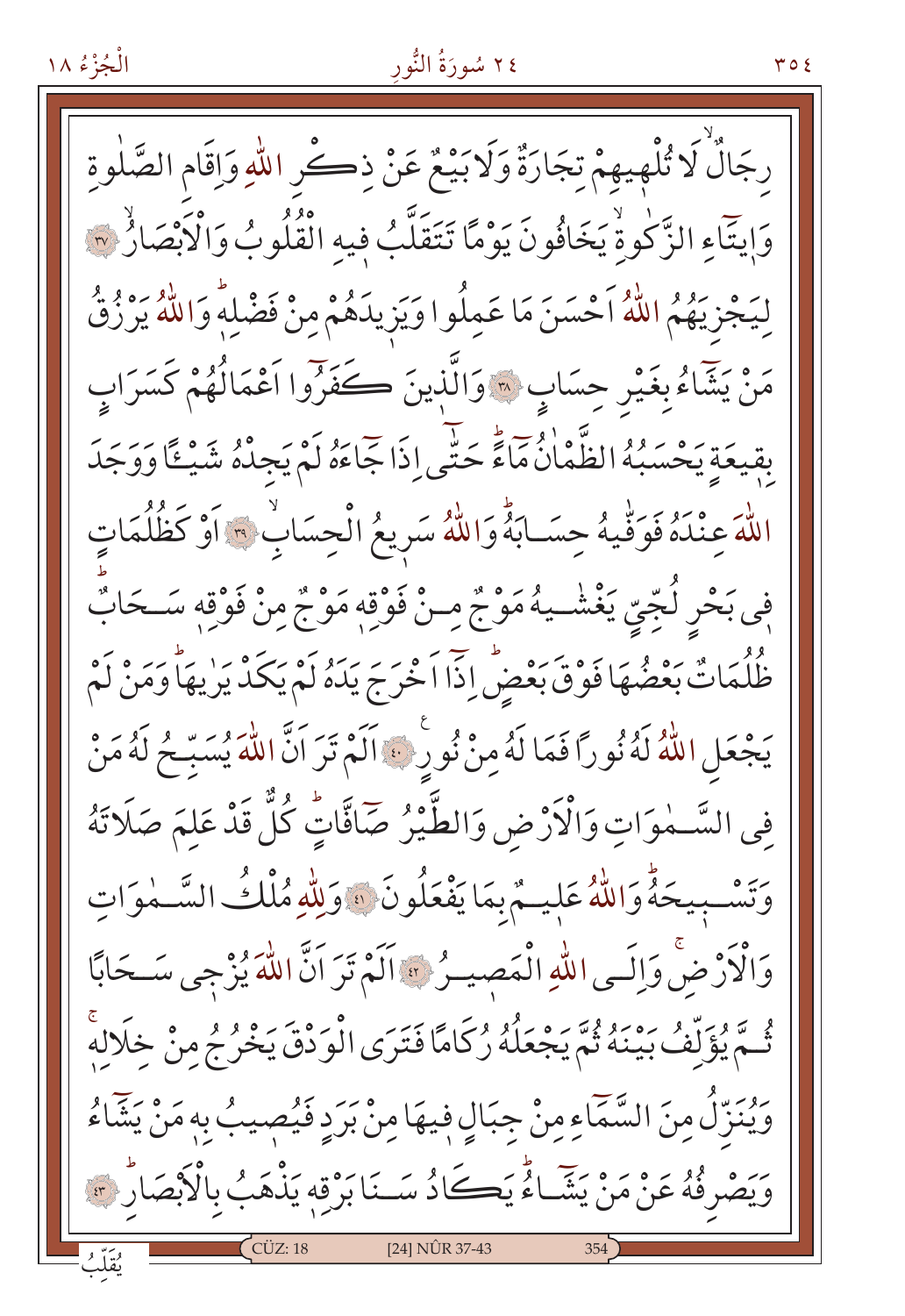يُقَلِّبُ اللَّهُ الَّيْلَ وَالنَّهَارُّ إِنَّ فِي ذٰلكَ لَعِبْرَةً لِأُولِي الْأَبْصَارِ ﴾ وَاللَّهُ خَلَقَ كُلِّ دَابَّةٍ مِنْ مَاءٍ فَمِنْهُمْ مَنْ يَمْشَى عَلَى بَطْنِهِ وَمِنْهُمْ مَنْ يَمْشِي عَلٰى رِجْلَيْنَ وَمِنْهُمْ مَنْ يَمْشِي عَلٰى اَرْبَعُ يَخْلُقُ اللّٰهُ مَا يَشَاءُ إِنَّ اللَّهَ عَلَى كُلِّ شَيْءٍ قَدِيرٌ ۞ لَقَدْ أَنْزَلْنَا أَيَاتٍ مُبَيِّنَاتٍّ وَاللَّهُ يَهْدِي مَنْ يَشَاءُ إِلَى صِرَاطٍ مُسْتَقِيمٍ ۞ وَيَقُولُونَ أُمَنَّا بِاللَّهِ وَبِالرَّسُـولِ وَاَطَعْنَا ثُمَّ يَتَوَلَّى فَرِيقٌ مِنْهُمْ مِنْ بَعْدِ ذٰلِكَ وَمَّا أُولٰئِكَ بِالْمُؤْمِنِينَ \* وَإِذَا دُغُوا إِلَى اللَّهِ وَرَسُولِهِ لِيَحْكُمَ بِينَهُمْ إِذَا فَرِيقٌ مِنْهُمْ مُعْرِضُونَ \* وَإِنْ يَكُنْ لَهُمُ الْحَقُّ يَأْتُوا اِلَيْـهِ مُذْعِنِينٌ ﴾ آفِـي قُلُوبِهِمْ مَرَضٌ آمِ ارْتَابُـوا آمْ يَخَافُونَ اَنْ يَجِيفَ اللَّهُ عَلَيْهِمْ وَرَسُولُهُ بَلْ أُولَٰئِكَ هُمُ الظَّالِمُونَ ۚ ﴾ اِنَّمَا كَانَ قَوْلَ الْمُؤْمِنِينَ إِذَا دُغْوا إِلَى اللَّهِ وَرَسُـولِهِ لِيَحْكُمَ بَيْنَهُمْ أَنْ يَقُولُوا سَمِعْنَا وَأَطَعْنَاً وَأُولَٰئِكَ هُمُ الْمُفْلِحُونَ لَّهَ وَمَسْ يُطِعِ اللَّهَ وَرَسُولَهُ وَيَخْشَ اللَّهَ وَيَتَّقَّهِ فَأُولَٰئِكَ هُمُ الْفَآئِزُونَ ۞ وَآقْسَمُوا بِاللَّهِ جَهْدَ آيْمَانِهِمْ لَئِنْ آمَرْتَهُمْ لَيَخْرُجُنَّ قُـلْ لَا تُقْسِـمُواْ طَاعَةٌ مَعْرُوفَـةٌ إِنَّ اللَّهَ خَبِيرٌ بِمَـا تَعْمَلُونَ \* [24] NÛR 44-53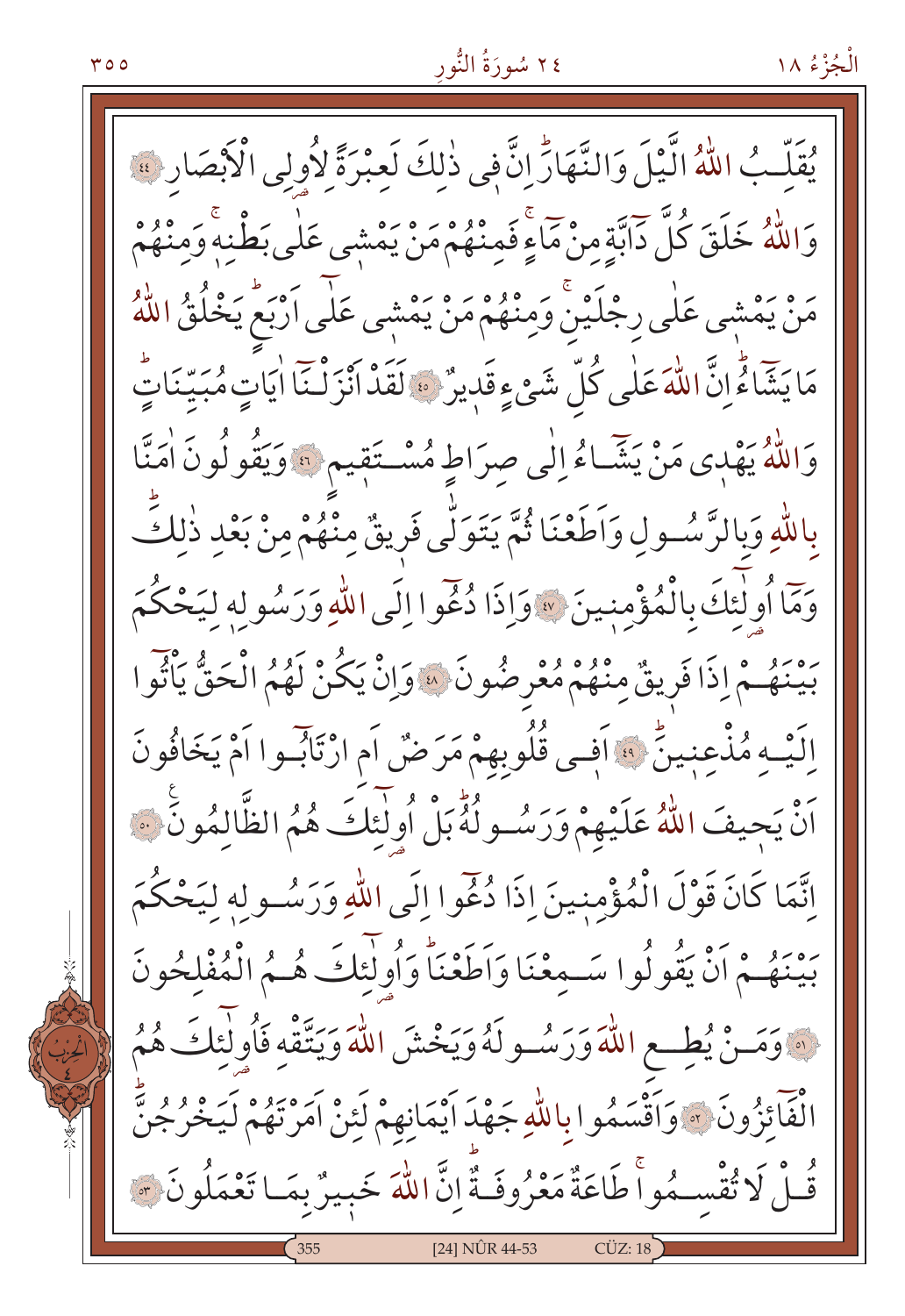# ٢٤ سُورَةُ النُّور

قُلْ أَطِيعُهوا اللَّهَ وَأَطِيعُوا الرَّسُسولِّ فَبِانْ تَوَلَّـوْا فَانَّمَا عَلَيْه مَا حُمّلَ وَعَلَيْكُمْ مَا حُمّلْتُمّْ وَإِنْ تُطِيعُوهُ تَهْتَدُواْ وَمَا عَلَى الرَّسُولِ اِلَّا الْبَلَاغُ الْمُبِينُ ﴾ وَعَدَ اللّٰهُ الَّذِينَ اٰمَنُوا منْكُمْ وَعَمِلُوا الصَّالِحَاتِ لَيَسْتَخْلِفَنَّهُمْ فِي الْأَرْضِ كَمَا اسْتَخْلَفَ الَّذِينَ مِنْ قَبْلِهِمْ وَلَيُمَكِّنَنَّ لَهُمْ دِينَهُمُ الَّـذى ارْتَضٰى لَهُمْ وَلَيُبَدِّلَنَّهُمْ مِنْ بَعْدِ خَوْفِهِمْ أَمْنًا يَعْبُدُونَنِي لَا يُشْرِكُونَ بِي شَيْءًا وَمَنْ كَفَرَبَعْدَ ذٰلِكَ فَأُولٰئِكَ هُمُ الْفَاسِقُونَ ۞ وَاَقِيمُوا الصَّلٰوةَ وَاْتُوا الزَّكٰوةَ وَاَطِيعُوا الزَّسُولَ لَعَلَّكُمْ تُرْحَمُونَ ۞ لَا تَحْسَـبَنَّ الَّذِينَ كَفَرُوا مُعْجزِينَ فِي الْأَرْضَّ وَمَأْوٰيهُمُ النَّارُّ وَلَبِئْسَ الْمَصِيرُ ﴾ يَآ ايُّهَا الَّذِينَ اٰمَنُوا لِيَسْتَأْذِنْكُمُ الَّذِينَ مَلَكَتْ أَيْمَانُكُمْ وَالَّذِينَ لَمْ يَبْلُغُـوا الْحُلُمَ منْكُمْ ثَلْثَ مَرَّاتٍّ مِنْ قَبْلِ صَلْوةِ الْفَجْرِ وَحِينَ تَضَعُونَ ثِيَابَكُمْ مِنَ الظَّهِيرَةِ وَمِنْ بَعْدِ صَلْوةِ الْعِشَاءِ ثَلْثُ عَوْرَاتٍ لَڪُمْ لَيْسَ عَلَيْڪُمْ وَلَا عَلَيْهِمْ جُنَاحٌ بَعْدَهُنَّ طَوَّافُونَ عَلَيْڪُمْ بَعْضُڪُمْ عَلٰى بَعْضٌ كَذٰلِكَ يُبَيِّنُ اللَّهُ لَكُمُ الْأَيَـاتِّ وَاللَّهُ عَلِيمٌ حَكِيمٌ ۞ [24] NÛR 54-58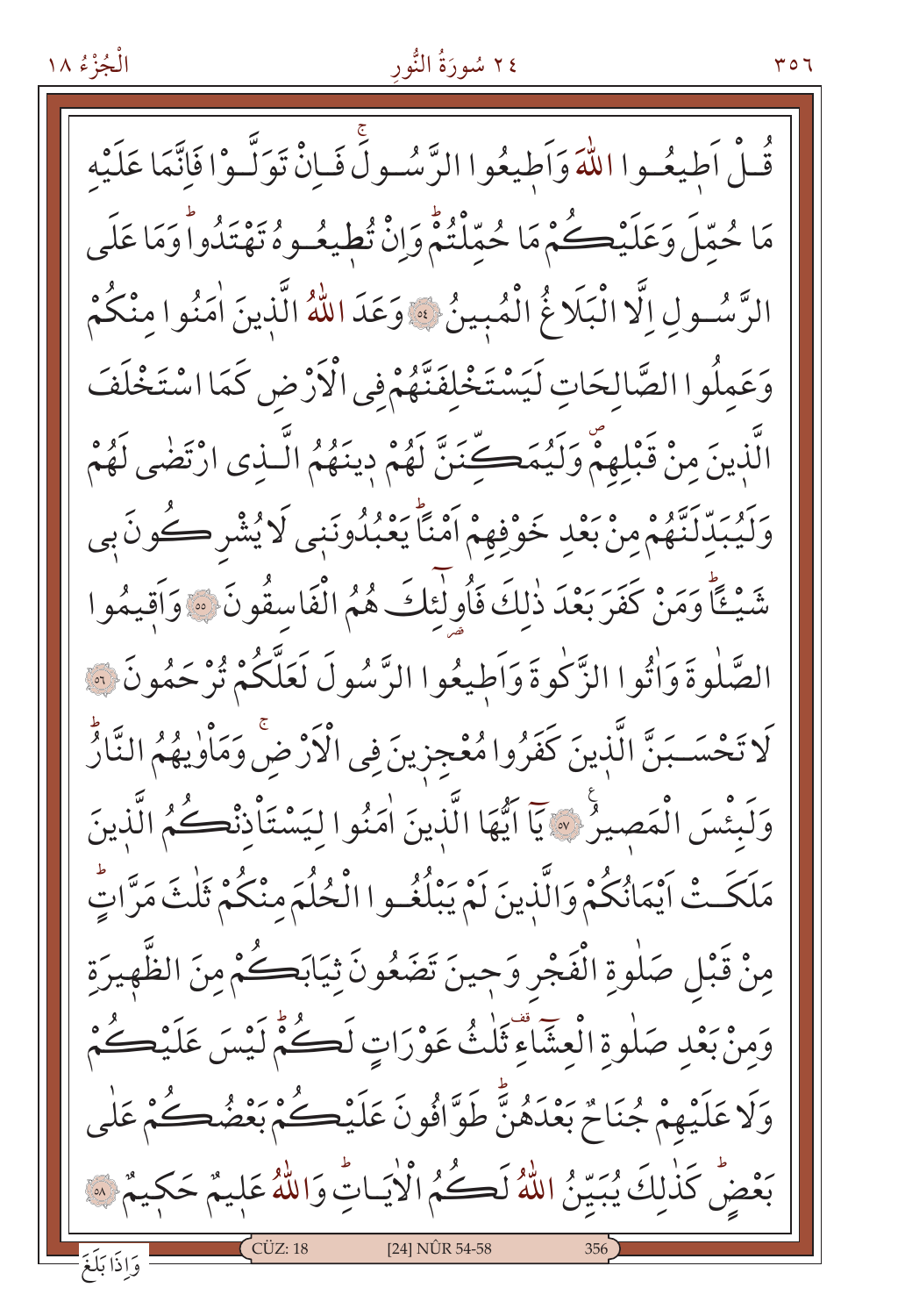وَإِذَا بَلَغَ الْأَطْفَالُ مِنْكُمُ الْحُلُّمَ فَلْيَسْتَأْذُنُوا كَمَا ا سْتَأْذَنَ الَّذِينَ مِنْ قَبْلِهِمْ كَذٰلِكَ يُبَيِّنُ اللَّهُ لَكُمْ أَيَاتِـهُ وَاللَّهُ عَلَيْمٌ حَڪِيـمٌ ۞ وَالْقَوَاعِدُ مِنَ النِّسَّـاءِ الُّتــي لَا يَرْجُــونَ نڪَاحــًا فَلَيْــسَ عَلَيْهــنَّ جُنَا ثُمّ اَنْ يَضَعْـنَ ثِيَابَهُـنَّ غَيْـرَ مُتَبَرِّجَـاتٍ بِزِينَةٍ وَأَنْ يَسْـتَعْفِفْنَ خَيْـرٌ لَهُـنٌّ وَاللهُ سَـمِيعٌ عَلِيمٌ ۞ لَيْـسَ عَلَى الْأَعْمٰى حَرَجٌ وَلَا عَلَـى الْأَعْـرَجِ حَـرَجٌ وَلَا عَلَـى الْمَريـضِ حَرَجٌ وَلَا عَلَى اَنْفُسِكُمْ اَنْ تَأْكُلُوا مِنْ بُيُوتِكُمْ اَوْ بُيُوتِ ابَائِكُمْ أَوْ بُيُــوتِ أُمَّهَاتِكُمْ أَوْ بُيُوتِ اِ خُوَانِكُمْ أَوْ بُيُوتِ اَخَوَاتِكُمْ أَوْ بُيُوتِ اَعْمَامِكُمْ أَوْ بُيُوتِ عَمَّاتِكُمْ أَوْ بُيُوتِ اَخْوَالِكُمْ أَوْ بُيُوتٍ خَالَاتِكُمْ أَوْ مَـا مَلَكْتُمْ مَفَاتِحَهُ أَوْ صَدِيقِكُمْ لَيْـسَ عَلَيْكُمْ جُنَا مُّ أَنْ تَأْكُلُوا جَمِيعًا أَوْ أَشْتَاتًا فَإِذَا دَخَلْتُمْ بُيُوتًا فَسَلَّمُوا عَلَى أَنْفُسِكُمْ تَحِيَّةً مِنْ عِنْدِ اللَّهِ مُبَارَكَةً طَيّبَةً كَذٰلكَ يُبَيّنُ اللّهُ لَكُمُ الْأَيَاتِ لَعَلَّكُمْ تَعْقِلُونَ ۚ لَلَّهَ [24] NÛR 59-61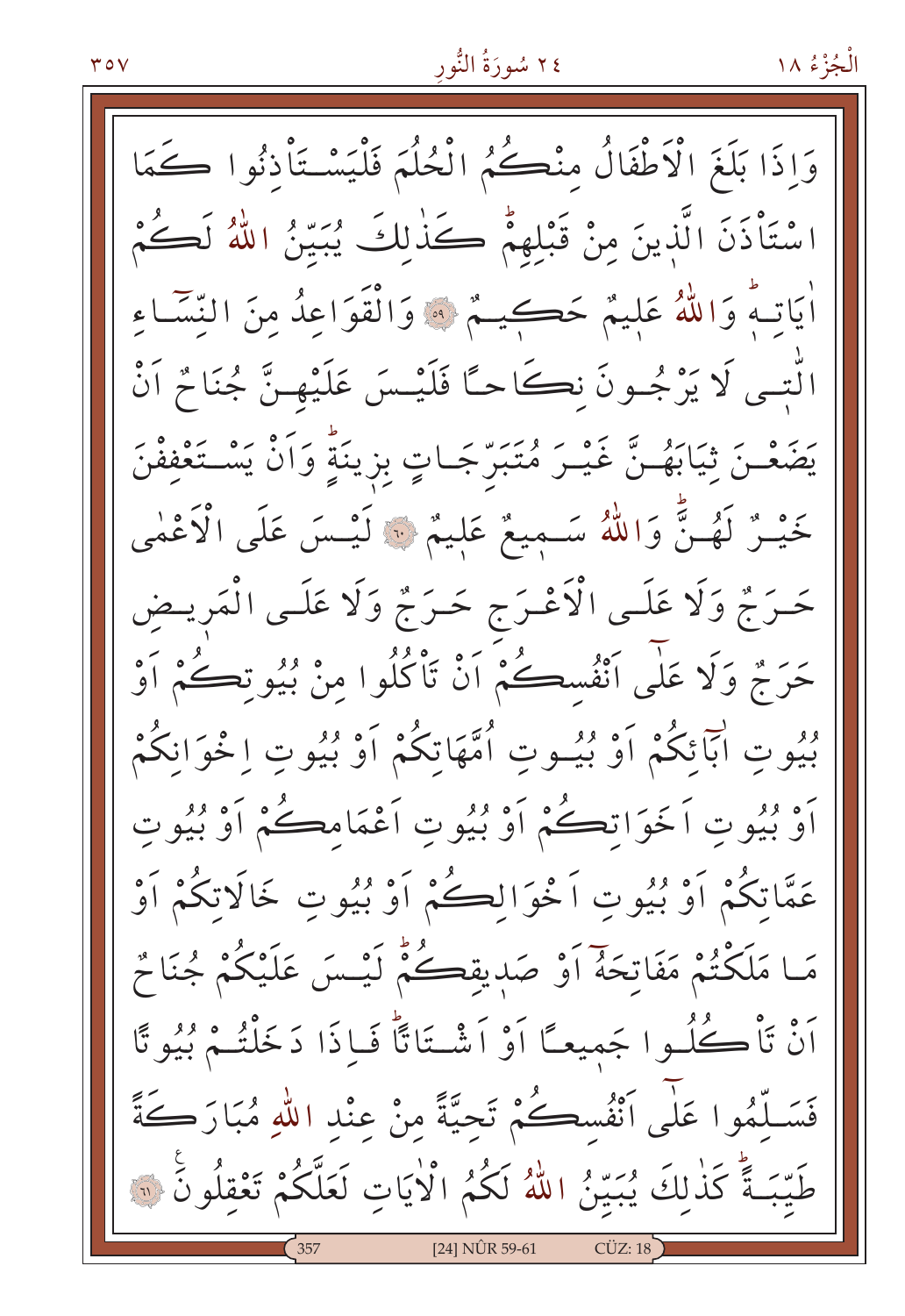الْجُزْءُ ١٨

اِنَّمَا الْمُؤْمِنُونَ الَّذِينَ اٰمَنُوا بِاللَّهِ وَرَسُولِهِ وَإِذَا كَانُوا مَعَـهُ عَلٰـى اَمْـرِ جَامِـعِ لَـمْ يَذْهَبُوا حَتّٰـى يَسْـتَأْذِنُوهُ اِنَّ الَّذِينَ يَسْتَأْذِنُونَكَ أُولَئِكَ الَّذِينَ يُؤْمِنُونَ بِاللَّهِ وَرَسُولِهِ فَاذَا اسْتَأْذَنُوكَ لِبَعْضِ شَـاْنِهِمْ فَاْذَنْ لِمَنْ شَـئْتَ مِنْهُمْ وَاسْتَغْفِرْ لَهُـمُ اللَّهِ إِنَّ اللَّهَ غَفُـورٌ رَحِيـمٌ \* لَا تَجْعَلُـوا دُعَاءَ الرَّسُولِ بَيْنَكُمْ كَدُعَاءِ بَعْضِكُمْ بَعْضَاً قَدْ يَعْلَمُ اللَّهُ الَّذِينَ يَتَسَـلَّلُونَ منْكُمْ لوَاذاً فَلْيَحْذَرِ الَّذِينَ يُخَالفُونَ عَنْ أَمْسِرِمَ أَنْ تُصِيبَهُمْ فِتْنَــةٌ أَوْ يُصِيبَهُمْ عَــذَابٌ أَلِيمٌ \* أَلَّا انَّ لِلّٰهِ مَا فِي السَّـٰمٰوَاتِ وَالْأَرْضُ قَدْ يَعْلَمُ مَّـا أَنْتُمْ عَلَيْهُ وَيَوْمَ دُورٍ مِّونَ إِلَيْهِ فَيُنَبِّئُهُمْ بِمَا عَمِلُواْ وَاللَّهُ بِكُلِّ شَيْءٍ عَلِيمٌ فَلَا مَكِّيَّةٌ الله الرقي التحرير يشـــــــ تَبَارَكَ الَّذِي نَزَّلَ الْفُرْقَانَ عَلٰى عَبْدِهِ لِيَكُونَ لِلْعَالَمِينَ نَذِيراً لِ ٱلَّذِي لَهُ مُلْكُ السَّـهٰوَاتِ وَالْأَرْضِ وَلَـمْ يَتَّخِذْ وَلَدًّا وَلَمْ يَكُنْ لَهُ شَــرِيكٌ فِي الْمُلْكِ وَخَلَقَ كُلَّ شَيْءٍ فَقَدَّرَهُ تَقْدِيرًا فَ NÜR 62-64/ [25] FURKÄN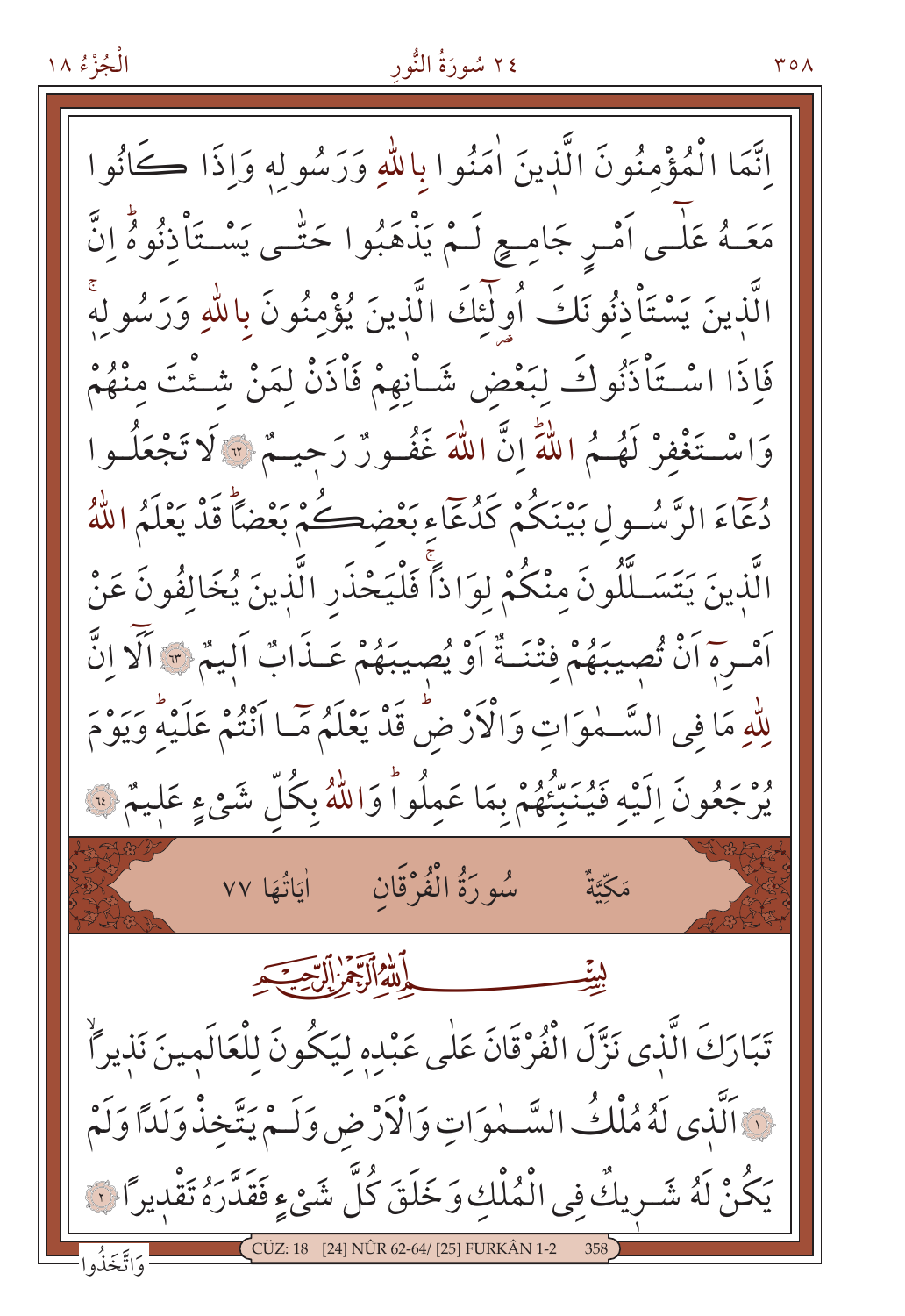#### $409$

#### ٢٥ سُورَةُ الْفُرْقَانِ

وَاتَّخَـٰذُوا منْ دُونَةَ الهَةً لَا يَخْلُقُونَ شَـٰيْئًا وَهُـُمْ يُخْلَقُونَ وَلَا يَمْلِكُونَ لِأَنْفُسِهِمْ ضَرًّا وَلَا نَفْعًا وَلَا يَمْلِكُونَ مَوْتًا وَلَا حَيْوةً وَلَا نُشُورًا \* وَقَالَ الَّذِينَ كَفَـرُوا إِنْ هٰذَّا الَّا افْلُكُ افْتَرٰيهُ وَاَعَانَهُ عَلَيْهِ قَوْمٌ الْخَـرُونَ فَقَـدْ جَاؤُ ظُلْماً وَزُوراً فَ وَقَالُوا اَسَاطِيرُ الْأَوَّلِينَ اكْتَتَبَهَا فَهِيَ تُمْلَى عَلَيْهِ بُكْرَةً وَاَصِيلًا ﴾ قُلْ اَنْزَلَـهُ الَّذِي يَعْلَمُ السَّرَّ في السَّمٰوَاتِ وَالْأَرْضِّ إِنَّهُ كَانَ غَفُوراً رَحِيمًا نَّةٍ وَقَالُوا مَا لِهٰذَا الرَّسُولِ يَأْكُلُ الطَّعَامَ وَيَمْشَى في الْكَسْـوَاقُّ لَوْلَا أُنْزِلَ اِلَيْهِ مَلَكٌ فَيَكْونَ مَعَهُ نَذِيراً لَهَ اَوْ يُلْقَى اِلَيْهِ كَنْزٌ اَوْ تَكُونُ لَهُ جَنَّةٌ يَاْكُلُ مِنْهَاْ وَقَالَ الظَّالمُونَ إِنْ تَتَّبِعُونَ إِلَّا رَجُلًا مَسْـحُو رَّا ﴾ أَنْظُرْ كَيْفَ صَرَبُوا لَكَ الْأَمْثَـالَ فَضَلُّوا فَلَا يَسْتَطِيعُونَ سَـبِيلًا فِي تَبَارَكَ الَّنَّدَى إِنْ شَّاءَ جَعَلَ لَكَ خَيْرًا مِنْ ذٰلِكَ جَنَّاتٍ تَجْرِي مِنْ تَحْتِهَا الْأَنْهَارُ وَيَجْعَلْ لَكَ قُصُوراً ۞ بَلْ كَذّْبُوا بالسَّاعَةِ وَاَعْتَدْنَا لِمَنْ كَذَّبَ بالسَّاعَةِ سَعِيراً ۞ [25] FURKÂN 3-11